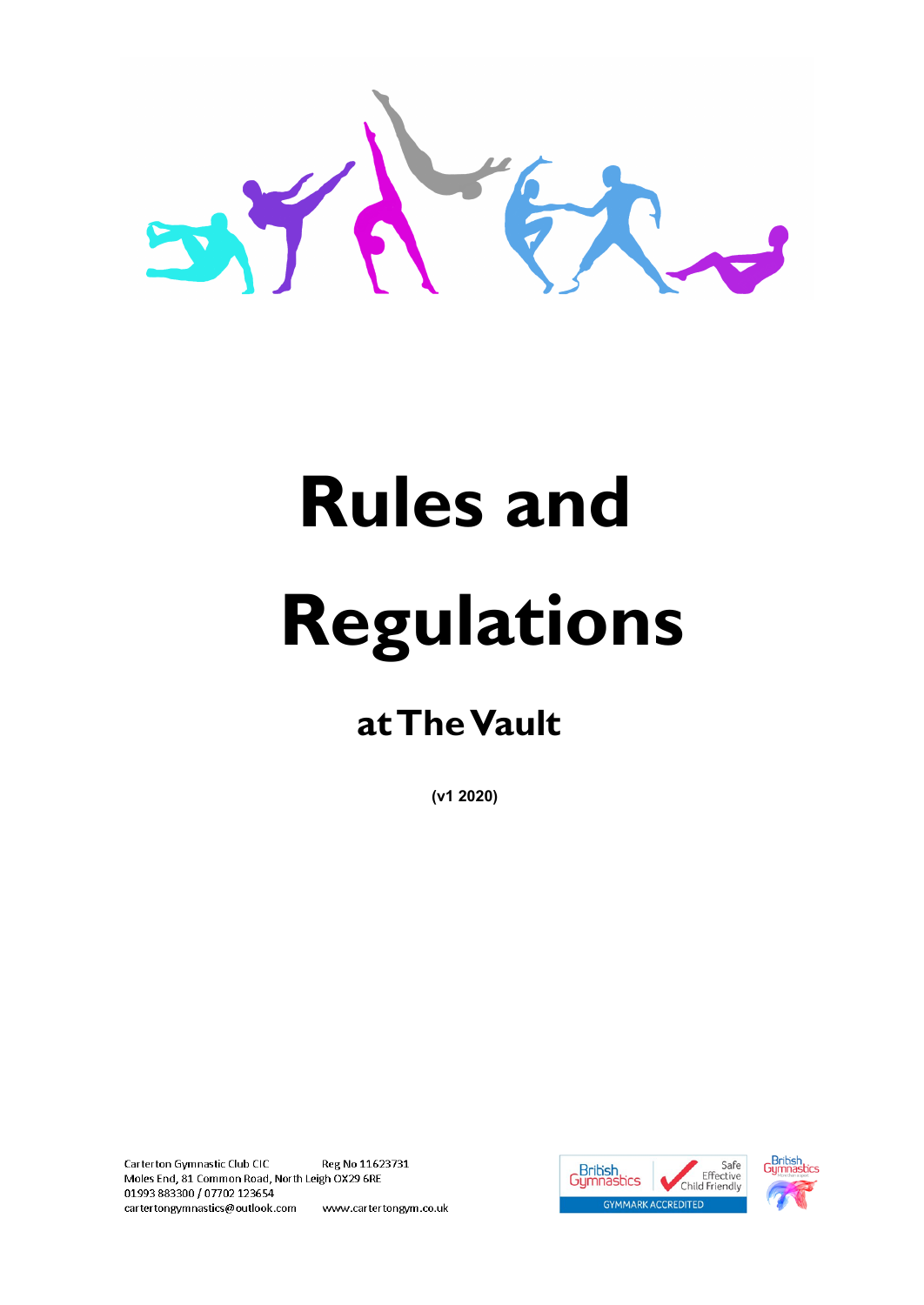| <b>Most important rules for Members</b>   | 3 |
|-------------------------------------------|---|
| Most important rules for Parents/Guardian | 3 |
| <b>Dress code</b>                         | 3 |
| <b>Prior to the Class</b>                 | 4 |
| <b>During the Class</b>                   | 4 |
| <b>After the Class</b>                    | 5 |
| Communication                             | 5 |
| <b>Squad Selection</b>                    | 5 |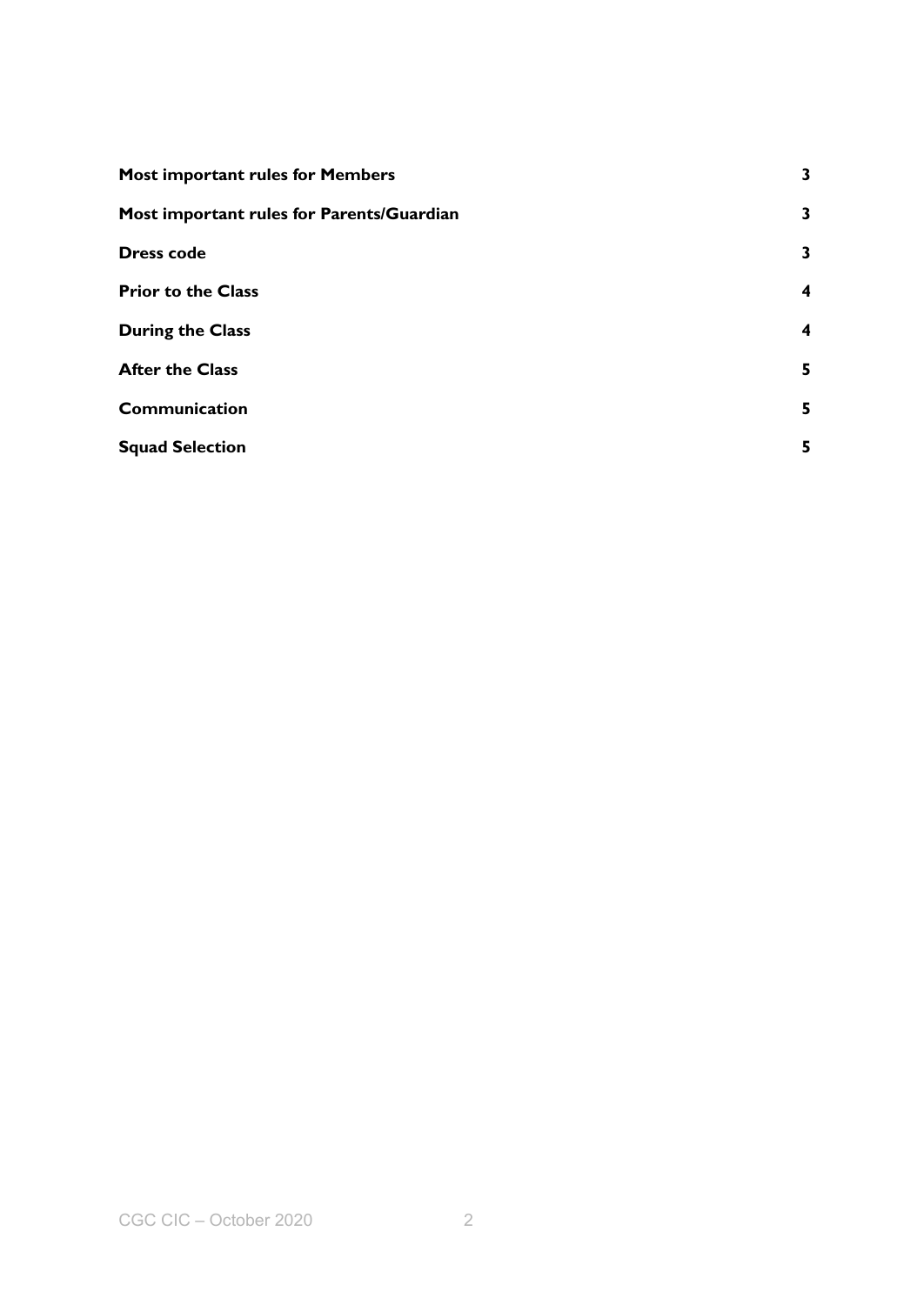#### <span id="page-2-0"></span>**Most important rules for Members**

- always listen to your coach and act on their instruction at all times.
- do not use the apparatus until your coach tells you to.
- no running around in the gym unless advised by your coach.
- no participant in the gym without a coach supervising.
- visit the toilet before you arrive at theVault.
- be kind and respectful to everyone.
- most important enjoy!

#### <span id="page-2-1"></span>**Most important rules for Parents/Guardian**

- ensure your child arrives on time.
- parents should not enter the gym halls unless specifically requested to by the coach.
- do not bring your child to the Vault if they are unwell.
- ensure you are there to pick up on time.
- be supportive and encourage your child to learn the rules and follow them.

#### <span id="page-2-2"></span>**Dress code**

- outdoor shoes are NOT allowed to be worn in either gym hall.
- please have clean hands and feet so we can keep the apparatus clean.
- suitable clothing to be worn for the activity you are participating in.
- no jewelry to be worn in either gym hall. Only exception is for wedding bands/religious bands but these HAVE to be taped up so as not to cause an injury to yourself/others or damage to the equipment.
- hair must be tied away from the face at all times and must not reach the eyes when tied back. Hard plastic hair accessories and glitter are not allowed.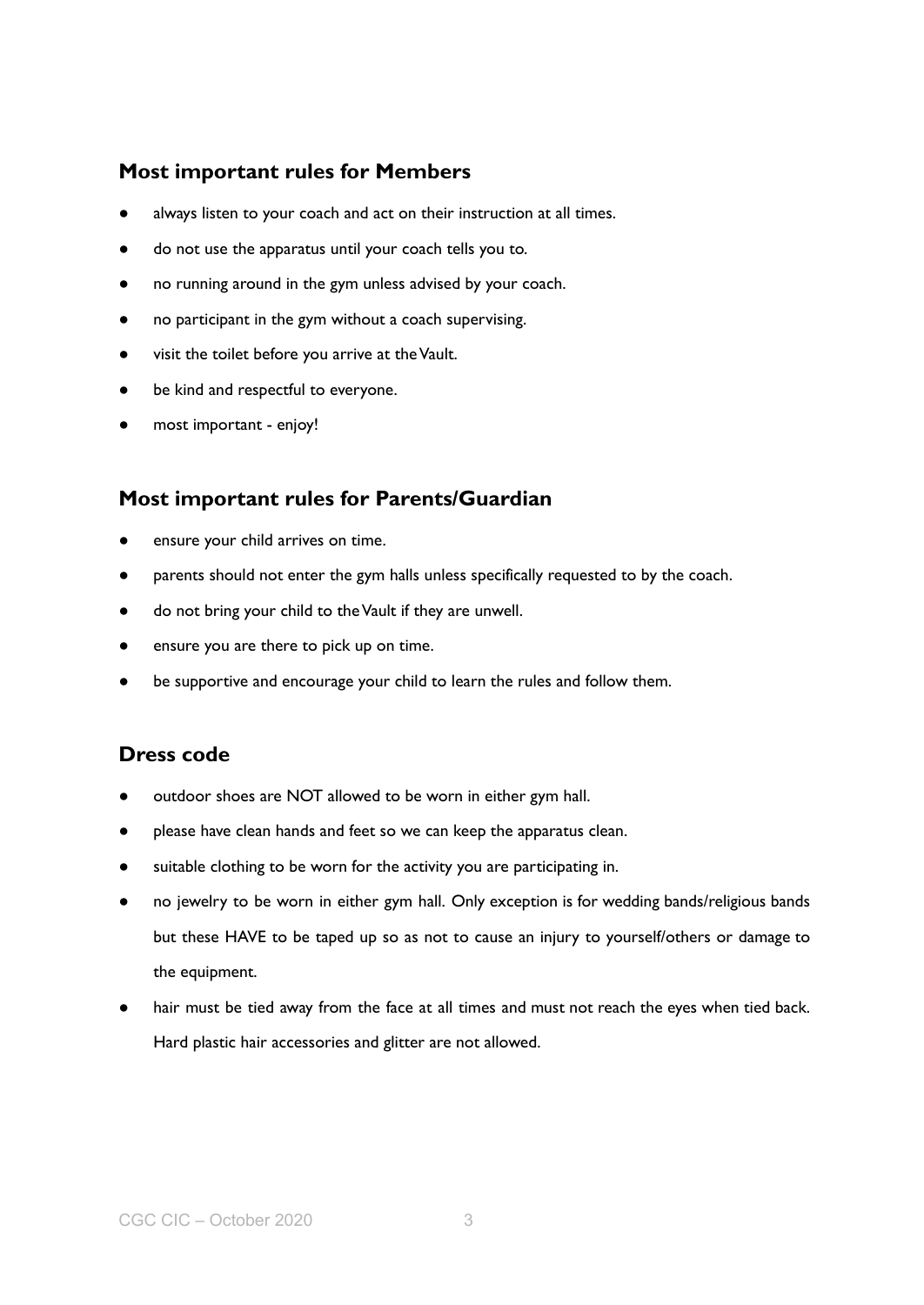#### <span id="page-3-0"></span>**Prior to the Class**

- please arrive 5-10 minutes early for your class. Participants under the age of eleven need to be escorted into the reception area by an adult.
- arriving early to the class will allow time for participants to prepare, such as, making sure they are in the proper attire. Also please make sure you have gone to the bathroom BEFORE the class has started.
- no participants are allowed in the gym halls without supervision by a coach. Participants must wait in the reception area until a coach escorts them into the gym hall for their class.
- all parents/siblings/guardians should remain in the Beam Cafe or reception area and not enter the gym halls. While waiting, please do not block any of the doors to the gym halls for safety reasons.
- please do not bring any valuables to the Vault. Carterton Gymnastic Club CIC does not take responsibility for any belongings.
- you will not be allowed to attend classes if:
	- you have not paid the enrolment fee, and do not have the necessary insurance.

- you are late. It disrupts the class, and you could miss the important warm-up. If you know this will be a regular occurrence (late coming out of school) you will need permission from the Managing Director so we can manage the situation.

- if you do not follow our policies.
- you must inform us of any absence prior to your scheduled session. Please contact cartertongymnastics@outlook.com

## <span id="page-3-1"></span>**During the Class**

- to respect all members and staff within the Vault.
- no food or drink are allowed in the gym halls. Only water within a water bottle can be taken into either gym hall.
- chewing gum is NOT permitted in the Vault.
- do not use any equipment unless a coach is supervising and instructing you to.
- no running around or playing when not instructed by your coach.